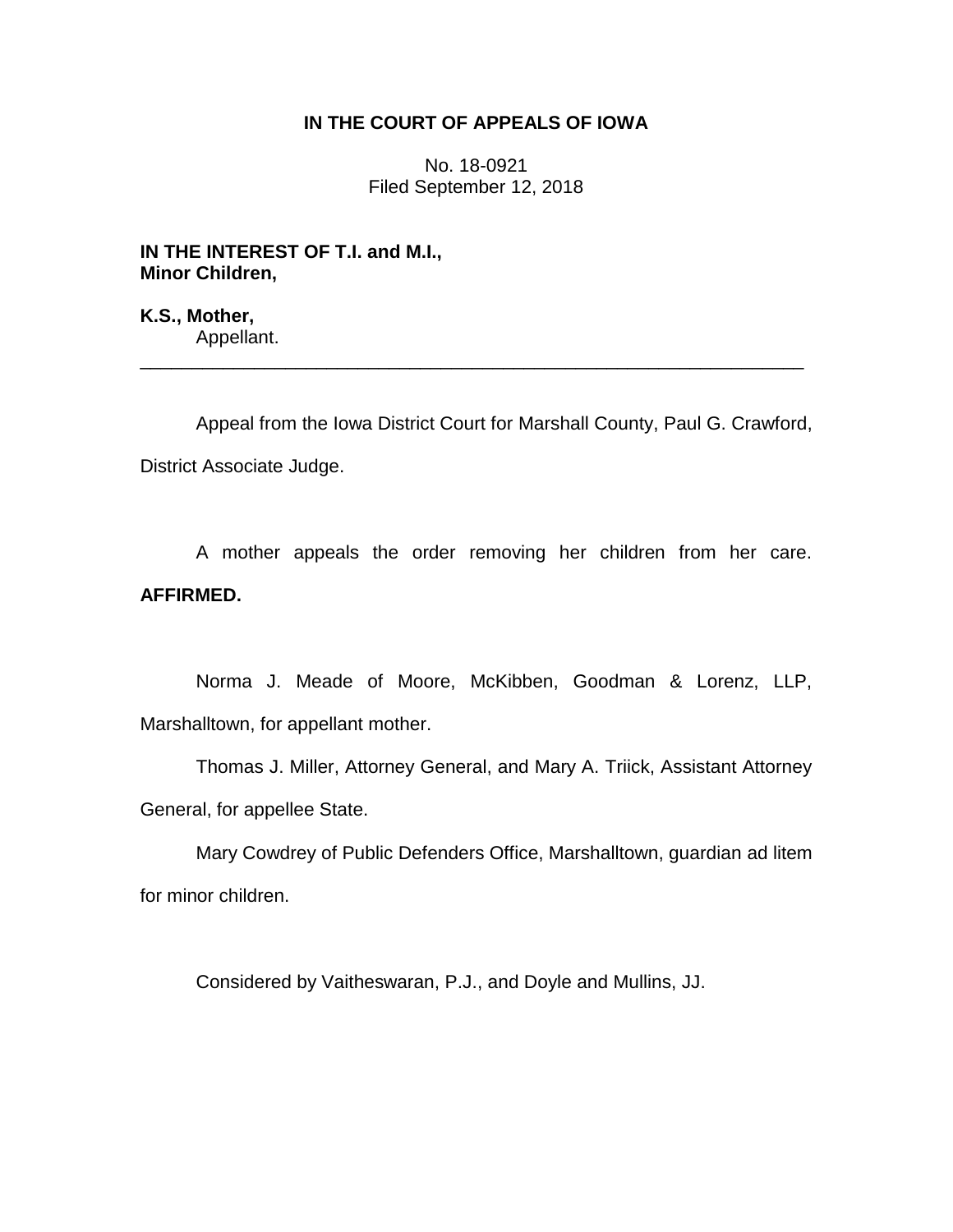## **DOYLE, Judge.**

A mother appeals following the entry of a May 7, 2018 order removing her children from her care, arguing removal was improper. We review her claim de novo. *See In re J.S.*, 846 N.W.2d 36, 40 (Iowa 2014). In doing so, we give weight to the juvenile court's fact findings, although we are not bound by them. *See id.*

## **I. Background Facts and Proceedings.**

The children were initially removed from the mother's care in September 2017 due to her alcohol and substance abuse, and they were later adjudicated children in need of assistance under the definition set forth in Iowa Code section 232.2(6)(c)(2) and (n) (2017). The children were placed with their maternal grandparents. Thereafter, the mother made much progress in her sobriety and in addressing her issues with alcohol and marijuana. As a result, the juvenile court entered a stipulated modification of CINA dispositional order on April 13, 2018, continuing the CINA adjudication under section 232.2(6)(c)(2) but returning the children to the mother's care.

Two weeks later, the children reported discovering marijuana in the mother's home. They were afraid for their safety and expressed their concerns to school officials. The mother was charged with possession of marijuana, possession of drug paraphernalia, and child endangerment. A no-contact order was entered.

The State filed a motion for temporary removal and motion to modify disposition, and the court entered an ex parte order for temporary removal pursuant to section 232.78 finding "removal is necessary to avoid imminent danger to the child[ren]'s life and health and there is insufficient time to file a petition and

2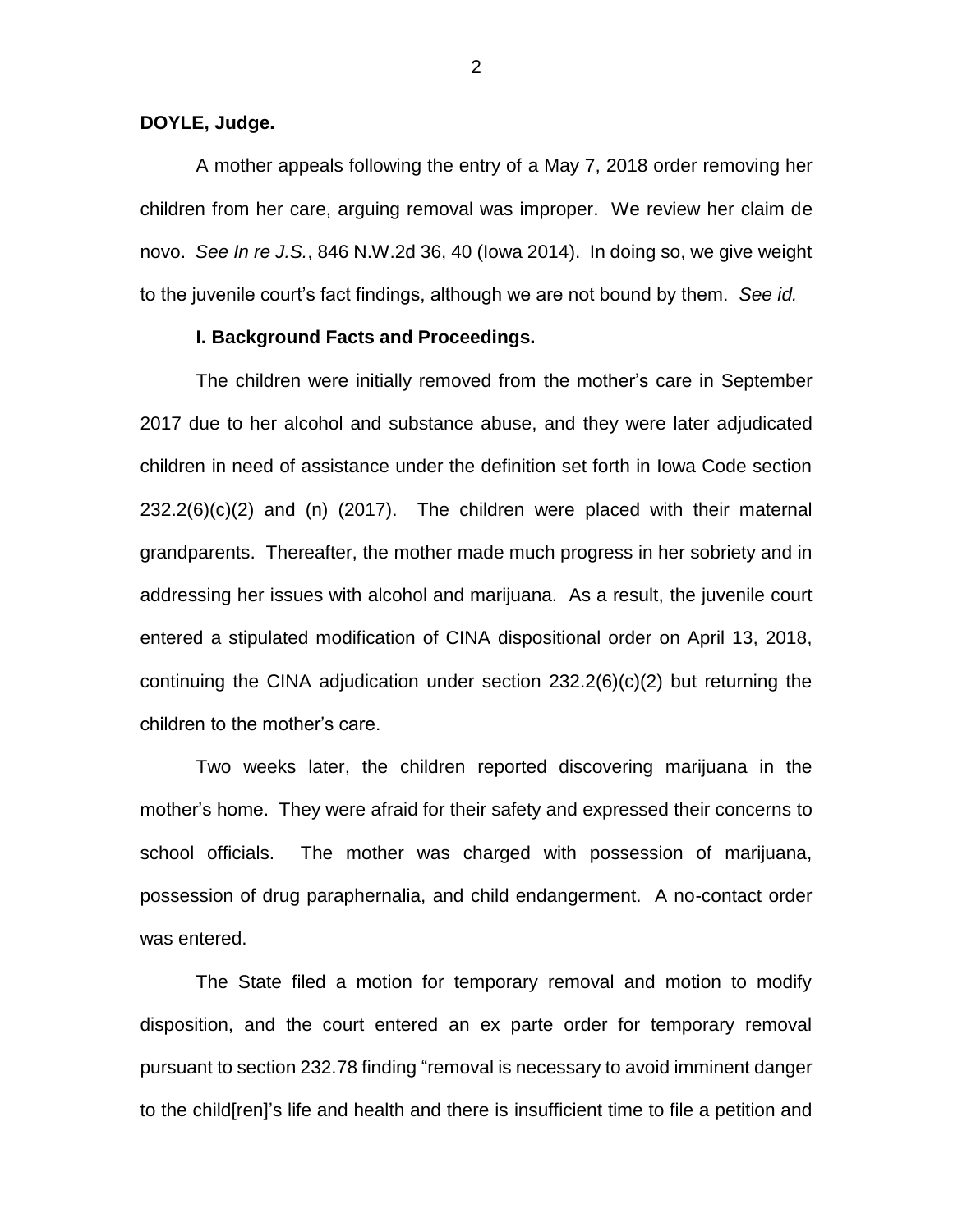hold a hearing under Iowa Code section 232.95." The court further found the mother was on probation at the time for child endangerment under similar circumstances. The order provided the children be in the temporary custody of the Iowa Department of Human Services (DHS) for placement in the home of a relative or suitable person or in foster care.

A removal hearing was set for May 4, 2018—within ten days of the temporary removal order. *See* Iowa Code § 232.95(1).<sup>1</sup> After the May 4 contested removal hearing, the court ordered the children "remain removed" from the mother's custody. The mother appealed.<sup>2</sup>

## **II. Discussion.**

 $\overline{a}$ 

On appeal, the mother asserts it was not proper to remove the children pursuant to section 232.95 when there was a dispositional order that placed the children with her. It is not clear from her petition on appeal whether she is challenging the court's order from a procedural standpoint or whether she challenges the sufficiency of evidence upon which the juvenile court made its ruling. At the hearing she argued,

Your Honor, it's my opinion that the case law doesn't support the—the process that the State used in order to remove the children

<sup>1</sup> Curiously, the order states: "Pursuant to Iowa Code section 232.44 is set within ten days (sic)." Section 232.44 does not apply to a child placed in accordance with section 232.78. Iowa Code § 232.44(11).

<sup>&</sup>lt;sup>2</sup> While the appeal was pending, the juvenile court entered a stipulated order on CINA dispositional review after the parties waived the hearing and advised the juvenile court they "agreed to the entry of the order set forth below." In that order, the court found "that it would be contrary to the children's welfare to be returned to the children's home." The court ordered the children's custody "shall remain with the [DHS] for placement in family foster care."

We may consider matters that have transpired during the appeal for the limited purpose of determining whether a claim is moot. *See In re L.H.*, 480 N.W.2d 43, 45 (Iowa 1992). But, in view of our disposition of this appeal, we decline to address the mootness issue.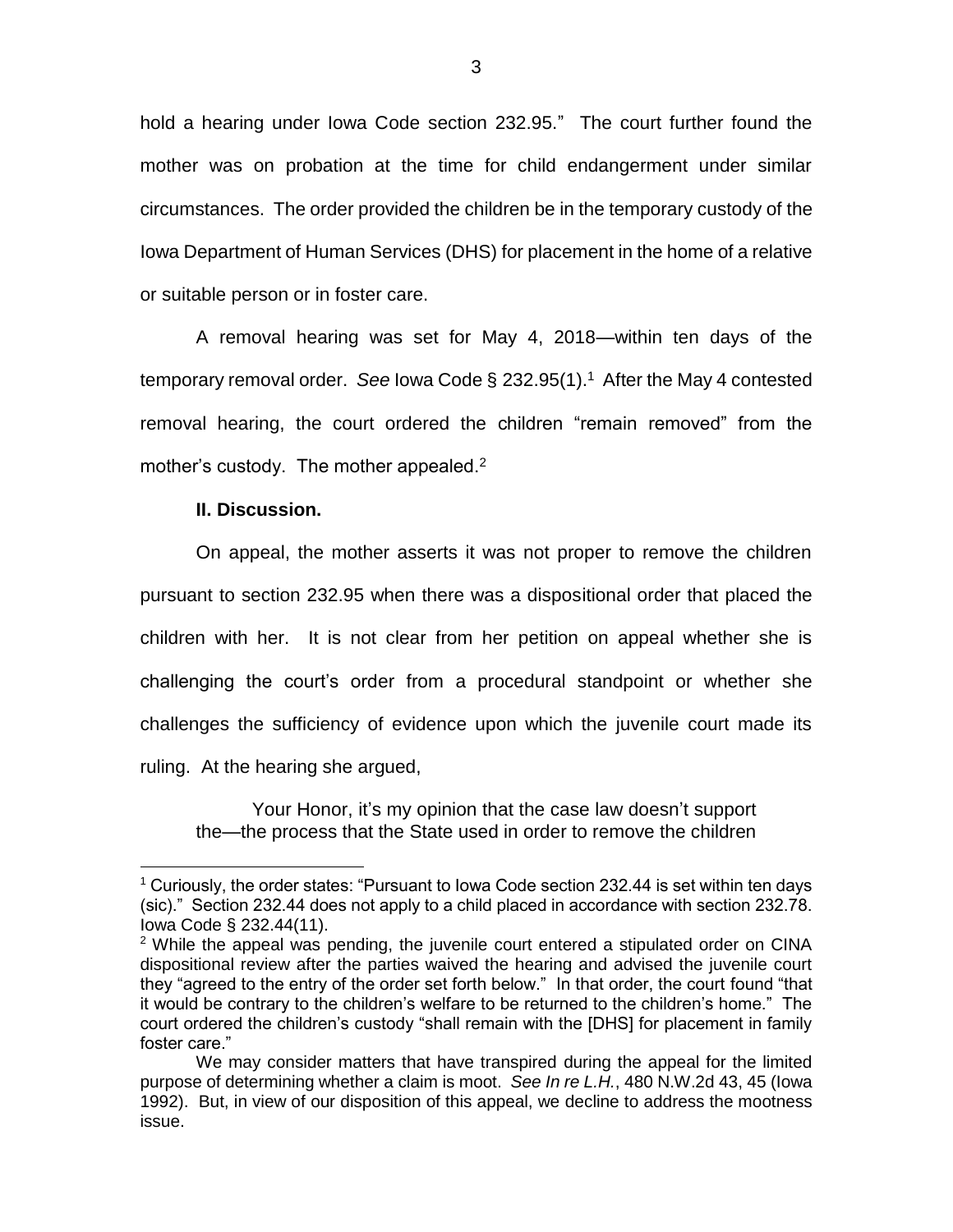today, specifically a removal hearing is not allowable when there's already been a disposition entered in a case. That's not the proper method. I believe the proper standard for today's hearing is a modification action, which the State has actually motioned for temporary removal and a motion to modify disposition, but the standard today isn't a temporary removal, because a temporary removal request was inappropriate, and the order should not have been entered removing the children under 232.95.

She further argued,

Your Honor, I believe the State's motion has been made today pursuant to Iowa Code 232.95 as well as—which is the hearing for temporary removal. I believe its error to use that Code section as a standard for today's hearing. I believe that case law supports that, that Code section is to be used only after a petition has been filed but prior to disposition being entered in a case.

We are directed to no case law, nor have we found anything in section 232.95 that precludes the procedure employed by the State to temporarily remove the children from the mother's care.

Our review of the record also leads us to the conclusion there was sufficient evidence to support the juvenile court's temporary removal order. The police officer who conducted the search of the mother's home testified he found a baggie of marijuana and a bowl known as a smoking device in the home. He testified he found marijuana residue on the smoking device. The material was not field tested, nor was it sent to a lab for testing. The evidence shows the mother had been drugfree for six months and had been regularly attending substance-abuse treatment, but she did not deny that some of the material found was marijuana. Rather, she testified she did not know it was in the house because she assumed law enforcement had removed all illegal substances from the house during a search conducted the previous September. Given the history of the case, we believe the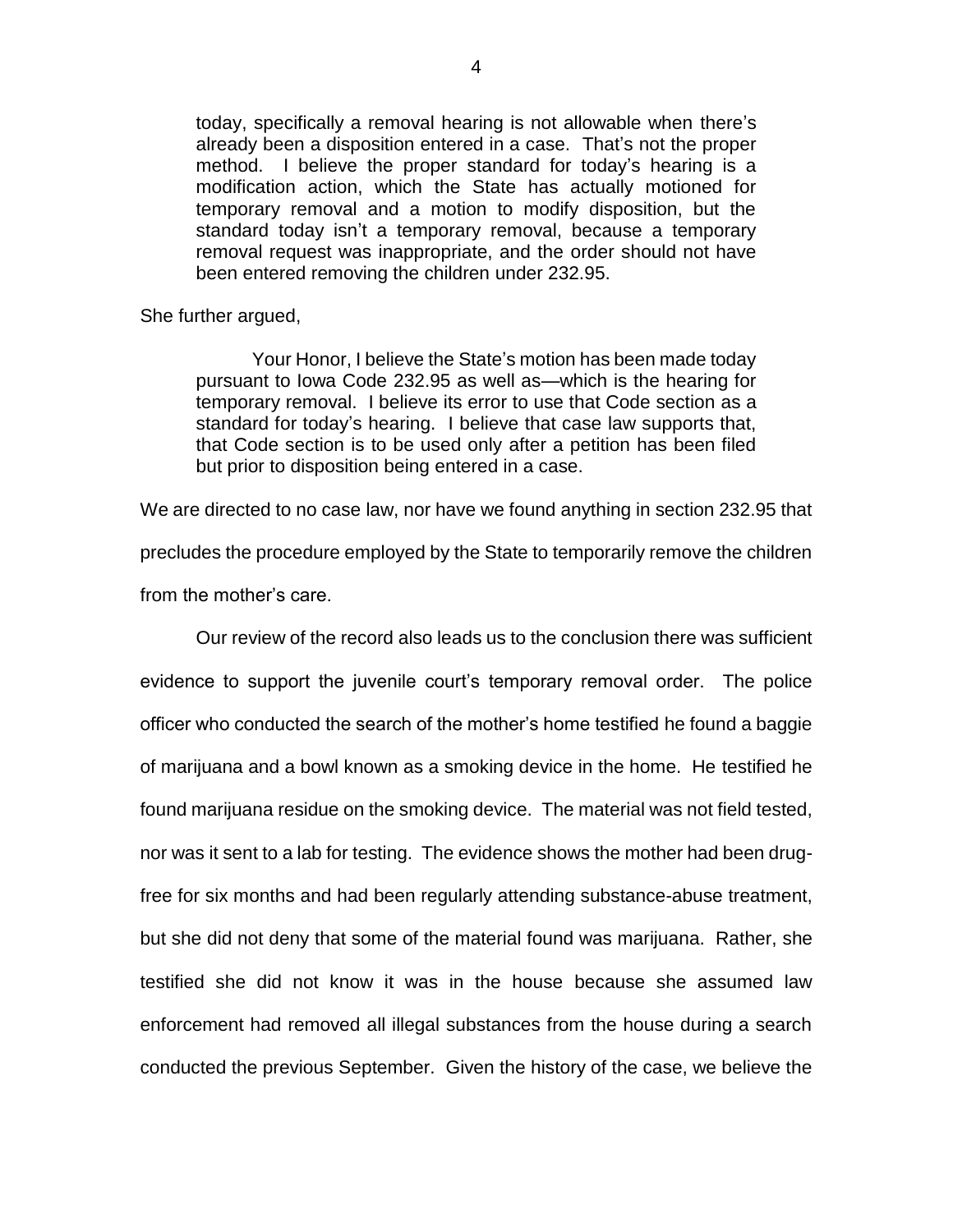State presented sufficient evidence to justify the temporary removal of the children

from the mother's home.

The mother also argues on appeal that it was improper to continue the removal of the children as a modification of the prior dispositional order when there was no material and substantial change of circumstances to warrant modification.

At the hearing she argued,

So I believe the standard for today's hearing is a modification standard, and whether the State has shown that circumstances have materially and substantially changed that the best interest of the child requires such a change in custody, and I don't think the State has met its burden of proof in this matter. I don't think that there has been any change.

This was a section 232.95 removal, but even if we were to treat the May 7 order

continuing the children's removal as a modification of a prior dispositional order,

the State met the requisite burden.

We recognize our opinions on the matter have not been a model of

consistency:

[O]ur case law has held "a party seeking a modification of the custody provisions of a prior dispositional order must show the circumstances have so materially and substantially changed that the best interest[s] of the child requires such a change in custody." *In re C.D.*, 509 N.W.2d 509, 511 (Iowa Ct. App. 1993) (citing *In re J.F.*, 386 N.W.2d 149, 152 (Iowa 1986)); *In re Leehey*, 317 N.W.2d 513, 516 (Iowa Ct. App. 1982)). However, we note more recent case law has called this standard into question. *See In re M.M.*, No. 16-0548, 2016 WL 4036246, at \*3-4 (Iowa Ct. App. July 27, 2016) (questioning the rule requiring a material and substantial change in circumstances before modifying the custody provision of a prior dispositional order in a CINA action because such a showing is not mandated by statute); *see also In re C.P.*, No. 16-1459, 2016 WL 6269941, at \*3 (Iowa Ct. App. Oct. 26, 2016) (Mullins, J., concurring specially) (noting it is unnecessary to find a material and substantial change in circumstances and stating satisfaction of 232.103(4) is "required to modify the dispositional order"); *In re K.S.-T.*, No. 14-0979, 2014 WL 5865081, at \*4 (Iowa Ct. App. Nov. 13, 2014) (noting that a showing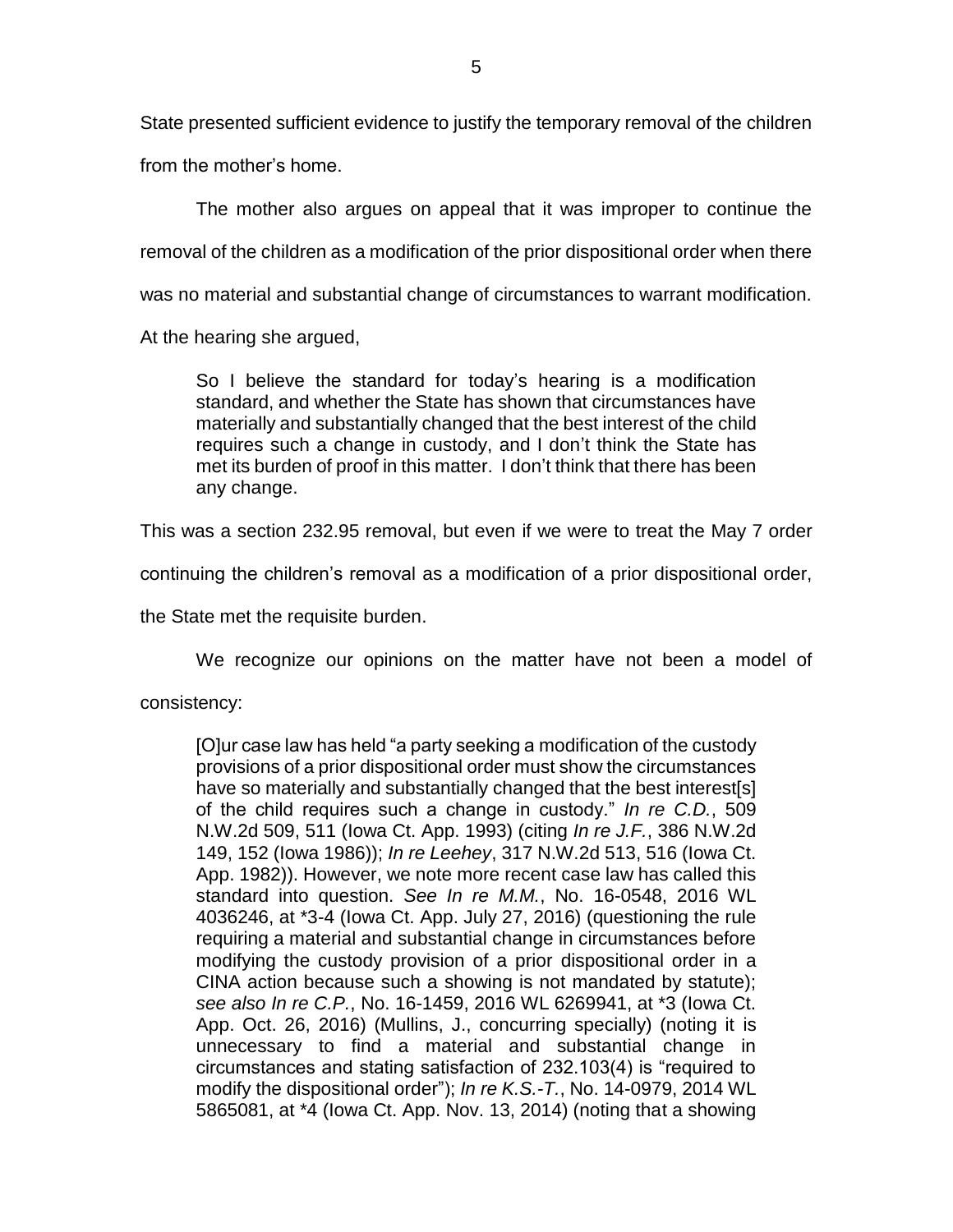of a change in circumstances "is not statutorily mandated"); *In re V.B.*, No. 14-0315, 2014 WL 2600318, at \*4 n.3 (Iowa Ct. App. June 11, 2014).

*In re A.J*., No. 16-1954, 2017 WL 1278366, at \*3 (Iowa Ct. App. April 5. 2017); *see* 

*also In re E.G*., No. 17-1855, 2018 WL 540995, at \*2 n.4 (Iowa Ct. App. Jan. 24,

2018). We elect to follow *A.J.*, in which we held:

Although *In re M.M.* is not a published opinion of this court, we adopt the analysis of that opinion, *see* 2016 WL 4036246, at \*3-4, and agree with its conclusion:

While we have recognized the legislative amendment authorized modification of a dispositional order without requiring a material and substantial change in circumstances, at least in some instances, we have continued to impose the requirement in deference to the supreme court. *See V.B*., 2014 WL 2600318, at \*4 n.3 ("However, because our supreme court has approved the principle, we defer to the supreme court whether case precedent should still be followed."). Such deference is not necessary here. The decisions of the supreme court regarding Iowa law are binding on this court until overruled by the supreme court or superseded by other legitimate authority. *Leehey* and its progeny, including [*In re R.F*., 471 N.W.2d 821 (Iowa 1991)], have been superseded by the 2004 amendment to section 232.103(4) and are not controlling under the circumstances presented here. *See McMartin v. Saemisch*, 116 N.W.2d 491, 493 (Iowa 1962) (recognizing decisions are no longer controlling where "outmoded and superseded by statute"). The language of the statute is controlling. We thus hold the juvenile court need not find a substantial change in circumstances as a prerequisite to modification of a dispositional order pursuant to Iowa Code section 232.103(4).

*Id*. at \*4.

*A.J*., 2017 WL 1278366, at \*3-4. As stated above, we believe the State presented sufficient evidence to justify the temporary removal of the children from the mother's home.